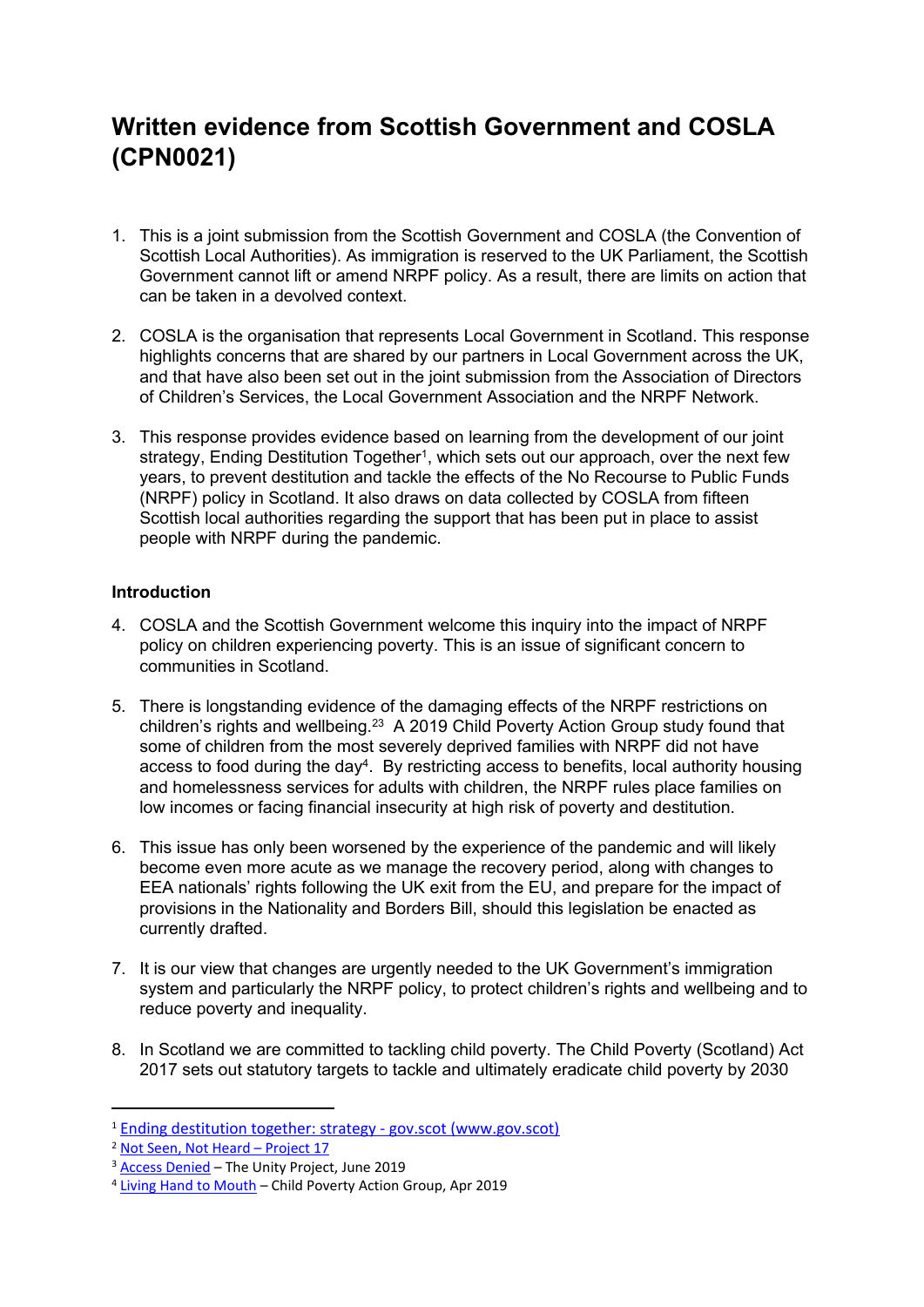and monitor progress in line with the UN Convention on the Rights of the Child (UNCRC).

- 9. The Act requires Scottish Ministers to publish child poverty delivery plans at regular intervals, with annual reports to measure progress. Local authorities and health boards must also jointly publish annual reports on what they are doing to reduce child poverty in their local area. Tackling child poverty is also part of the Fairer Scotland Action Plan, which sets out our overall strategy for tackling poverty and inequality in Scotland. The core principles of the Act are further strengthened by the Children and Young People (Scotland) Act, the Getting it Right for Every Child (GIRFEC) approach, and the Early Years Framework. They are all designed to ensure that children's interests and rights are placed at the centre of our policy considerations.
- 10. Our national and local efforts to eradicate child poverty are severely impacted by the NRPF rules. The national delivery plan – Every Child, Every Chance: the Tackling Child Poverty Delivery Plan 2018-2022 – identifies the three main drivers of child poverty: employment – when income from parents' work and earnings is insufficient to lift them from poverty; household costs – when income is too low to meet daily living costs; and social security – when benefits are too low to lift families out of poverty.
- 11. The NRPF rules both increase the chances that children will experience poverty, but also limit the actions that can be taken at a devolved level to address this. They prevent people from accessing benefits designed to support people at times of financial insecurity such as job loss; they also prevent local authorities from being able to provide social housing to families with NRPF as another means of improving living standards and reducing household costs; and prevent local authorities from using their homelessness services to prevent crises. For families who are in the asylum system, immigration rules also restrict their right to work, preventing them finding a route out of poverty through employment.
- 12. In addition, the NRPF rules have implications for the role that Scottish Government can play in using devolved benefits to increase the role of social security in tacking child poverty. Key support such as the Scottish Welfare Fund are restricted under NRPF. In the case of the Scottish Child Payment, which uses top-up powers to deliver enhanced support to families, this cannot be provided to people subject to NRPF because they are restricted from accessing qualifying UK benefits. The issue also remains that the Home Office could choose to impose restrictions on any benefit paid by Scottish Ministers through changes to immigration rules.
- 13. The rules create significant barriers to our ability to deliver our ambitions for every child in Scotland, regardless of their immigration status or country of origin. The Ending Destitution Together strategy is part of our approach to ensure that, as far as possible, we can meet the specific needs and mitigate the unique risks of poverty for people with NRPF, including families with children. A key focus of our initial actions will be strengthening the statutory safety net that local authorities are able to provide and seeking to bolster the role that other services that are not restricted by NRPF rules can provide.
- 14. The Scottish Government and COSLA would be happy to support the Committee's inquiry in any way that would be helpful and look forward to your report which we hope will add further weight to the calls for the UK Government to remove NRPF restrictions from families with children to help to address child poverty and inequality.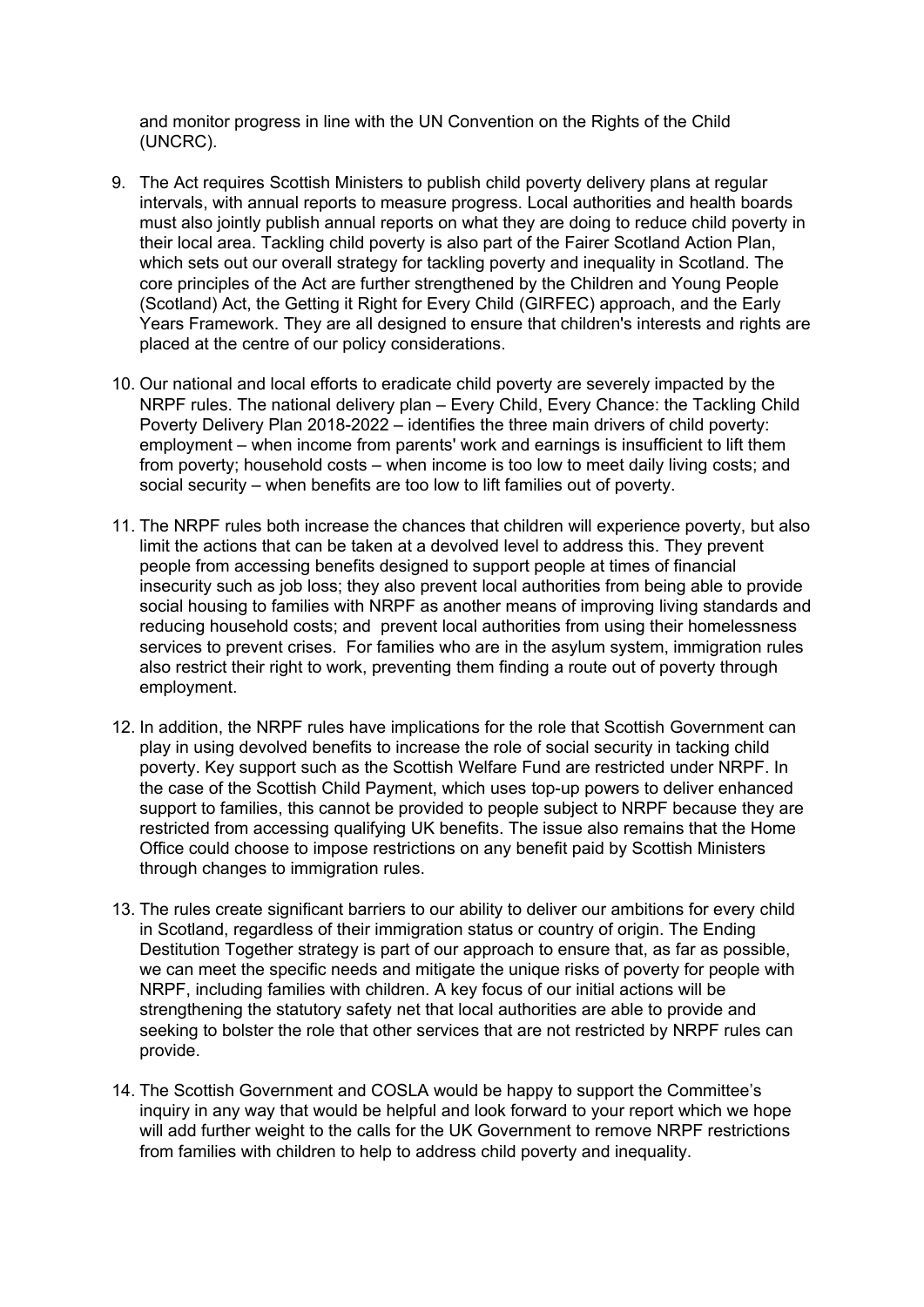## **1. Approximately how many children in the UK live in households that have NRPF? What are the challenges involved in estimating this accurately?**

- 15. The Home Office does not routinely collect or publish data on the number of people who are subject to NRPF across the UK, and they do not systematically monitor the impact of the policy on individuals or public services.
- 16. We understand that the Home Office's Chief Statistician made a commitment in 2020 to investigate the administrative data held by the Home Office and whether it can provide "any meaningful information on the issue of hardship"<sup>5</sup> – we would be keen to understand whether the Committee has any detail of the outcome of this.
- 17. The gaps in available information make it challenging for the Scottish Government and local authorities to determine the numbers of people in Scotland with NRPF and to plan for and meet their needs. An inquiry by the Scottish Parliament's Equality and Human Rights Committee<sup>6</sup> in 2017 concluded that there are significant hidden needs because of the NRPF rules.
- 18. We therefore urge the committee to press the Home Office for routine and transparent collection, publication, and analysis of data on the application of the NRPF restrictions and its impact on people and public services, particularly as they relate to children and people who intend to remain in the UK in the long term.
- 19. Despite the limitations of existing data, COSLA assumes that the majority of local authority areas in Scotland will have some residents who have NRPF or EEA nationals with similar restrictions on their entitlements to benefits. Migrants who are subject to immigration control living in the UK are able to move within and between local authority areas. Informal exercises conducted by COSLA have highlighted that Glasgow, which is an asylum dispersal area, as well as Edinburgh, typically have the highest number of people in Scotland requiring assistance because they have NRPF, followed by Dundee and Aberdeen. Other areas including Perth and Kinross, Dumfries and Galloway and Highland Council also indicated awareness of temporary residents working in seasonal employment such as food processing and agricultural work, as well as hospitality and tourism. Fifteen Scottish local authorities responded to a recent informal snapshot survey conducted by COSLA to capture information on support provided to people with NRPF.

## **2. How many children in the UK are undocumented or have an insecure immigration status?**

- 20. The Scottish Government and local authorities in Scotland do not collect data on the immigration status of people living in Scotland, as this is a reserved matter. We do not have direct access to Home Office data. We are also unable to develop a figure for Scotland due to the lack of consistent data recorded and published by the Home Office to identify people who are not currently within the immigration system or whether they reside in the UK.
- 21. We understand that a report published by the Mayor of London and Wolverhampton University has estimated that there are around 215,000 undocumented children across

<sup>5</sup> [Response](https://osr.statisticsauthority.gov.uk/correspondence/response-from-daniel-shaw-to-ed-humpherson-parliamentary-question-response/) [from](https://osr.statisticsauthority.gov.uk/correspondence/response-from-daniel-shaw-to-ed-humpherson-parliamentary-question-response/) [Daniel](https://osr.statisticsauthority.gov.uk/correspondence/response-from-daniel-shaw-to-ed-humpherson-parliamentary-question-response/) [Shaw](https://osr.statisticsauthority.gov.uk/correspondence/response-from-daniel-shaw-to-ed-humpherson-parliamentary-question-response/) [to](https://osr.statisticsauthority.gov.uk/correspondence/response-from-daniel-shaw-to-ed-humpherson-parliamentary-question-response/) [Ed](https://osr.statisticsauthority.gov.uk/correspondence/response-from-daniel-shaw-to-ed-humpherson-parliamentary-question-response/) [Humpherson:](https://osr.statisticsauthority.gov.uk/correspondence/response-from-daniel-shaw-to-ed-humpherson-parliamentary-question-response/) [Parliamentary](https://osr.statisticsauthority.gov.uk/correspondence/response-from-daniel-shaw-to-ed-humpherson-parliamentary-question-response/) [question](https://osr.statisticsauthority.gov.uk/correspondence/response-from-daniel-shaw-to-ed-humpherson-parliamentary-question-response/) [response](https://osr.statisticsauthority.gov.uk/correspondence/response-from-daniel-shaw-to-ed-humpherson-parliamentary-question-response/) [–](https://osr.statisticsauthority.gov.uk/correspondence/response-from-daniel-shaw-to-ed-humpherson-parliamentary-question-response/) [Office](https://osr.statisticsauthority.gov.uk/correspondence/response-from-daniel-shaw-to-ed-humpherson-parliamentary-question-response/) [for](https://osr.statisticsauthority.gov.uk/correspondence/response-from-daniel-shaw-to-ed-humpherson-parliamentary-question-response/) [Statistics](https://osr.statisticsauthority.gov.uk/correspondence/response-from-daniel-shaw-to-ed-humpherson-parliamentary-question-response/) [Regulation](https://osr.statisticsauthority.gov.uk/correspondence/response-from-daniel-shaw-to-ed-humpherson-parliamentary-question-response/) [\(statisticsauthority.gov.uk\)](https://osr.statisticsauthority.gov.uk/correspondence/response-from-daniel-shaw-to-ed-humpherson-parliamentary-question-response/)

<sup>6</sup> [Hidden](https://sp-bpr-en-prod-cdnep.azureedge.net/published/EHRiC/2017/5/22/Hidden-Lives---New-Beginnings--Destitution--asylum-and-insecure-immigration-status-in-Scotland/3rd%20Report.pdf) [Lives](https://sp-bpr-en-prod-cdnep.azureedge.net/published/EHRiC/2017/5/22/Hidden-Lives---New-Beginnings--Destitution--asylum-and-insecure-immigration-status-in-Scotland/3rd%20Report.pdf) [-](https://sp-bpr-en-prod-cdnep.azureedge.net/published/EHRiC/2017/5/22/Hidden-Lives---New-Beginnings--Destitution--asylum-and-insecure-immigration-status-in-Scotland/3rd%20Report.pdf) [New](https://sp-bpr-en-prod-cdnep.azureedge.net/published/EHRiC/2017/5/22/Hidden-Lives---New-Beginnings--Destitution--asylum-and-insecure-immigration-status-in-Scotland/3rd%20Report.pdf) [Beginnings:](https://sp-bpr-en-prod-cdnep.azureedge.net/published/EHRiC/2017/5/22/Hidden-Lives---New-Beginnings--Destitution--asylum-and-insecure-immigration-status-in-Scotland/3rd%20Report.pdf) [Destitution,](https://sp-bpr-en-prod-cdnep.azureedge.net/published/EHRiC/2017/5/22/Hidden-Lives---New-Beginnings--Destitution--asylum-and-insecure-immigration-status-in-Scotland/3rd%20Report.pdf) [asylum](https://sp-bpr-en-prod-cdnep.azureedge.net/published/EHRiC/2017/5/22/Hidden-Lives---New-Beginnings--Destitution--asylum-and-insecure-immigration-status-in-Scotland/3rd%20Report.pdf) [and](https://sp-bpr-en-prod-cdnep.azureedge.net/published/EHRiC/2017/5/22/Hidden-Lives---New-Beginnings--Destitution--asylum-and-insecure-immigration-status-in-Scotland/3rd%20Report.pdf) [insecure](https://sp-bpr-en-prod-cdnep.azureedge.net/published/EHRiC/2017/5/22/Hidden-Lives---New-Beginnings--Destitution--asylum-and-insecure-immigration-status-in-Scotland/3rd%20Report.pdf) [immigration](https://sp-bpr-en-prod-cdnep.azureedge.net/published/EHRiC/2017/5/22/Hidden-Lives---New-Beginnings--Destitution--asylum-and-insecure-immigration-status-in-Scotland/3rd%20Report.pdf) [status](https://sp-bpr-en-prod-cdnep.azureedge.net/published/EHRiC/2017/5/22/Hidden-Lives---New-Beginnings--Destitution--asylum-and-insecure-immigration-status-in-Scotland/3rd%20Report.pdf) [in](https://sp-bpr-en-prod-cdnep.azureedge.net/published/EHRiC/2017/5/22/Hidden-Lives---New-Beginnings--Destitution--asylum-and-insecure-immigration-status-in-Scotland/3rd%20Report.pdf) [Scotland](https://sp-bpr-en-prod-cdnep.azureedge.net/published/EHRiC/2017/5/22/Hidden-Lives---New-Beginnings--Destitution--asylum-and-insecure-immigration-status-in-Scotland/3rd%20Report.pdf) [\(azureedge.net\)](https://sp-bpr-en-prod-cdnep.azureedge.net/published/EHRiC/2017/5/22/Hidden-Lives---New-Beginnings--Destitution--asylum-and-insecure-immigration-status-in-Scotland/3rd%20Report.pdf)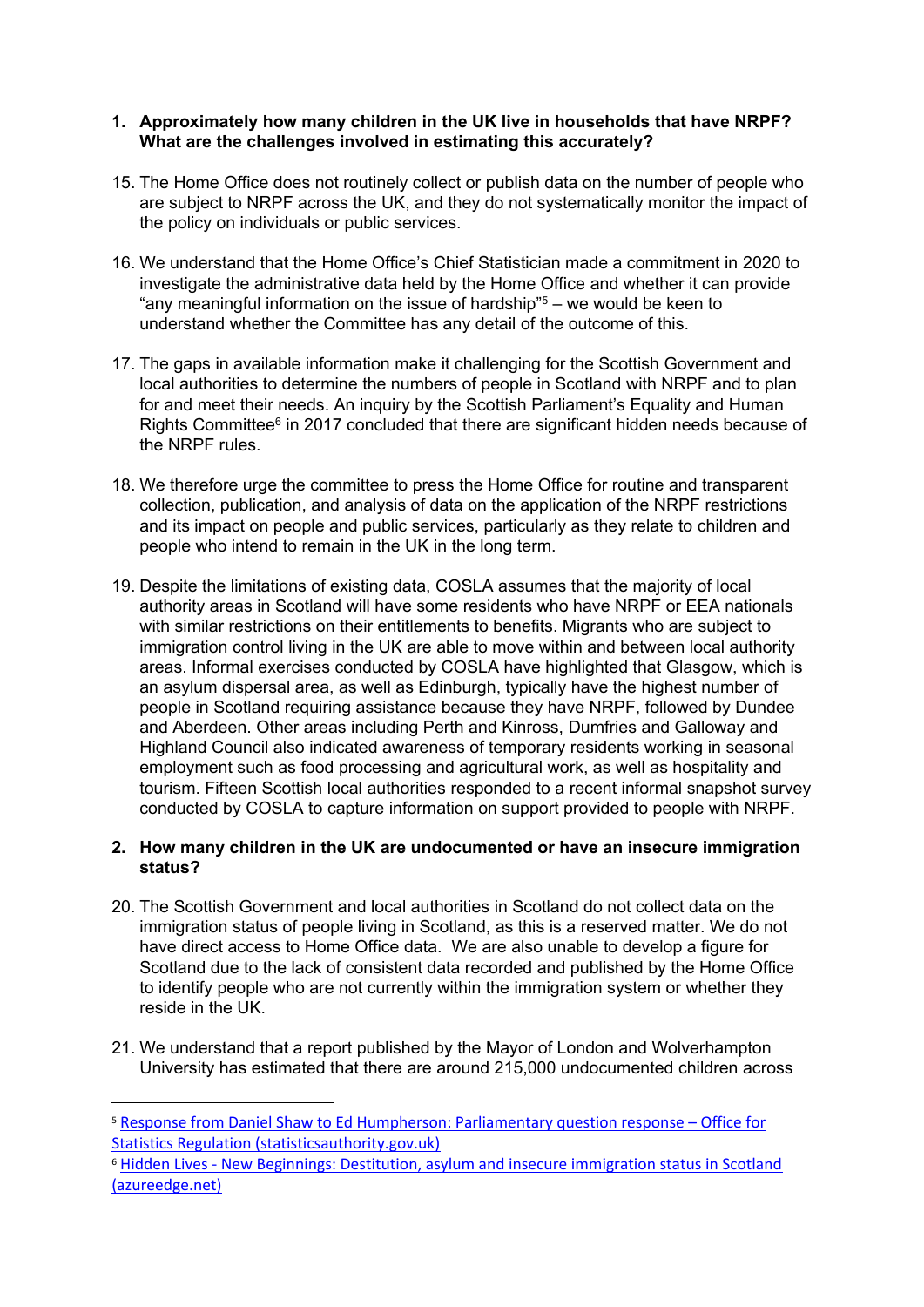the UK<sup>7</sup>. Previous research into the population of undocumented children within the UK<sup>8</sup> was undertaken in 2011 and estimated that there were 120,000 undocumented children. On these calculations we assume the population of undocumented children has likely increased significantly.

- 22. Data has also been provided from the NRPF Network. This showed the support provided by 66 local authorities across the UK and is included in their joint response to the Committee.
- 23. We are exploring ways to develop collection of data from local authorities and third sector organisations working in Scotland to improve our understanding of the scale and impact of destitution associated with NRPF and will consider this as part of the delivery of our Ending Destitution Together strategy.

#### **3. What other financial support from the Government is available for families with NRPF who are facing financial hardship? How effective is this support?**

- 24. Not all public funds and services are restricted under NRPF. The Immigration and Asylum Act 1999 establishes the application of NRPF and paragraph six of the immigration rules sets out the funds that are classed as public funds for immigration purposes, which includes most forms of social security and local authority housing and homelessness allocations.
- 25. The UK immigration rules definition of public funds also include "a payment made from a welfare fund under the Welfare Funds (Scotland) Act 2015" which further restricts emergency welfare payments to families in crisis through the Scottish Welfare Fund, a devolved crisis grant administered by local authorities. This limits the effectiveness of this policy as a means to address financial hardship and creates further challenges for tackling poverty in Scotland.
- 26. There are a number of benefits which have been devolved to the Scottish Government or introduced using new social security powers. Although the Scottish Government can determine eligibility for each of the benefits it administers, the UK Government retains control of the list of restricted public funds for immigration purposes and qualifying benefit requirements can restrict eligibility. As with the Scottish Welfare Fund, the UK Government may add any devolved benefits to the list, restricting access for people subject to NRPF. Where possible, the Scottish Government has worked with the Home Office to ensure access to devolved benefits has been permitted for those restricted by NRPF. The benefits are:
	- The Best Start Grant Pregnancy and Baby Payment. This is one of a range of measures aimed at giving children the best start in life and helps with expenses associated with pregnancy or with having a new child. Home Office confirmation has been received that parents under eighteen with NRPF can apply for the Pregnancy and Baby Payment without it affecting their immigration status. For applicants over the age of 18, the Home Office continues to require people to be in receipt of a qualifying benefit, thus excluding people subject to NRPF who are restricted from accessing a qualifying benefit.
	- The Young Carers Grant provides financial support to young people with caring

<sup>7</sup> [London's](https://www.london.gov.uk/sites/default/files/final_londons_children_and_young_people_who_are_not_british_citizens.pdf) [children](https://www.london.gov.uk/sites/default/files/final_londons_children_and_young_people_who_are_not_british_citizens.pdf) [and](https://www.london.gov.uk/sites/default/files/final_londons_children_and_young_people_who_are_not_british_citizens.pdf) [young](https://www.london.gov.uk/sites/default/files/final_londons_children_and_young_people_who_are_not_british_citizens.pdf) [people](https://www.london.gov.uk/sites/default/files/final_londons_children_and_young_people_who_are_not_british_citizens.pdf) [who](https://www.london.gov.uk/sites/default/files/final_londons_children_and_young_people_who_are_not_british_citizens.pdf) [are](https://www.london.gov.uk/sites/default/files/final_londons_children_and_young_people_who_are_not_british_citizens.pdf) [not](https://www.london.gov.uk/sites/default/files/final_londons_children_and_young_people_who_are_not_british_citizens.pdf) [British](https://www.london.gov.uk/sites/default/files/final_londons_children_and_young_people_who_are_not_british_citizens.pdf) [citizens:](https://www.london.gov.uk/sites/default/files/final_londons_children_and_young_people_who_are_not_british_citizens.pdf) [a](https://www.london.gov.uk/sites/default/files/final_londons_children_and_young_people_who_are_not_british_citizens.pdf) [profile](https://www.london.gov.uk/sites/default/files/final_londons_children_and_young_people_who_are_not_british_citizens.pdf) [\(london.gov.uk\)](https://www.london.gov.uk/sites/default/files/final_londons_children_and_young_people_who_are_not_british_citizens.pdf)

<sup>8</sup> [Undocumented](https://www.compas.ox.ac.uk/project/undocumented-migrant-children-in-the-uk/) [Migrant](https://www.compas.ox.ac.uk/project/undocumented-migrant-children-in-the-uk/) [Children](https://www.compas.ox.ac.uk/project/undocumented-migrant-children-in-the-uk/) [in](https://www.compas.ox.ac.uk/project/undocumented-migrant-children-in-the-uk/) [the](https://www.compas.ox.ac.uk/project/undocumented-migrant-children-in-the-uk/) [UK](https://www.compas.ox.ac.uk/project/undocumented-migrant-children-in-the-uk/) [\(Compas\)](https://www.compas.ox.ac.uk/project/undocumented-migrant-children-in-the-uk/)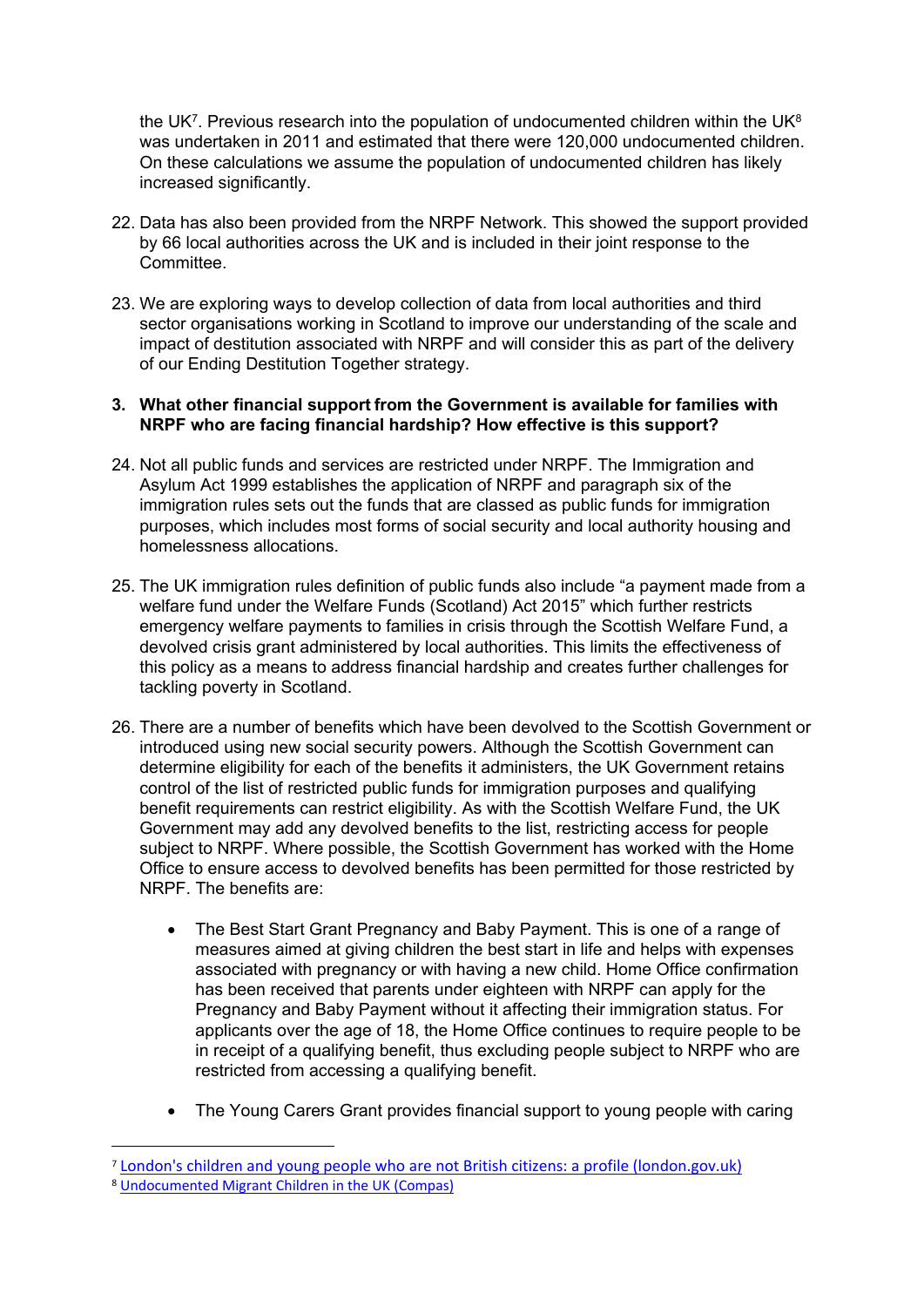responsibilities. Following a change on 1 April 2020, young carers with NRPF can now access the Young Carers Grant.

- 27. Scottish local authorities can provide limited forms of financial support to families with children with NRPF, in circumstances where statutory powers and duties are engaged to safeguard the welfare of a child in need (s22 Children Scotland Act 1998). They also have statutory duties to support adults with care needs and former looked after children who qualify for leaving care support until they are 26 years old.
- 28. Councils are providing an essential safety net to destitute families who are restricted from accessing mainstream benefits. This includes regular financial support to help to meet daily living and housing costs as well as supporting families to access immigration advice and other services and support to safeguard and protect children's welfare. Local authorities can also apply their discretion to provide entitlements to Free School Meals for older children from NRPF households and to funded early learning and childcare placements for two-year-old children.
- 29. COSLA and the Scottish Government commissioned national guidance in 2019<sup>9</sup> which outlines the circumstances under which these and wider forms of devolved assistance can be provided to people with NRPF. Interpreting the rights and entitlements to support for families with NRPF is challenging for local authorities and can be very time consuming for frontline staff and therefore the Scottish Government has also provided funding to enable COSLA to provide training workshops and to facilitate ongoing support to councils.
- 30. The costs of providing support to families are high and unsustainable for local authority services and the lack of UK Government funding to meet these is a significant challenge. The financial pressures are particularly acute for Glasgow City Council and City of Edinburgh Council, as both local authorities have higher numbers of families experiencing poverty who have NRPF. They also face significant pressures in terms of meeting the accommodation needs of destitute families with NRPF who are not eligible for local authority housing or homelessness services. The costs are also disproportionately high for smaller local authorities who may have less capacity to coordinate this assistance, less access to third sector support and less experienced staff to deal with complex immigration cases.
- 31. Despite the best efforts of councils and the Scottish Government to ensure that there is available support at a devolved level, the rising levels of need and significant financial implications mean that there remain significant gaps in the provision of statutory support, high ongoing risks of poverty and challenges for devolved services in meeting rising needs alongside wider pressures within communities. There are also hidden needs. For example, because families are often afraid to request local authority support for fear of immigration enforcement action, they may not present to a local authority or public service unless in crisis, or because they do not understand that it may be possible for them to be assisted by local authorities, they may seek to survive through the support of friends, family or the third sector. People with lived experience who participated in engagement to inform the Ending Destitution Together strategy highlighted significant concerns about any perception that they might need support impacting on their long term status in the UK and that this fear can prevent them from seeking support.
- 32. These challenges contribute to the broader pressure on public services and harm our

<sup>9</sup> [Migrants](http://www.migrationscotland.org.uk/migrants-rights-and-entitlements-0) [Rights](http://www.migrationscotland.org.uk/migrants-rights-and-entitlements-0) [and](http://www.migrationscotland.org.uk/migrants-rights-and-entitlements-0) [Entitlements](http://www.migrationscotland.org.uk/migrants-rights-and-entitlements-0) [to](http://www.migrationscotland.org.uk/migrants-rights-and-entitlements-0) [Local](http://www.migrationscotland.org.uk/migrants-rights-and-entitlements-0) [Authority](http://www.migrationscotland.org.uk/migrants-rights-and-entitlements-0) [Services](http://www.migrationscotland.org.uk/migrants-rights-and-entitlements-0) [\(migrationscotland.org.uk\)](http://www.migrationscotland.org.uk/migrants-rights-and-entitlements-0)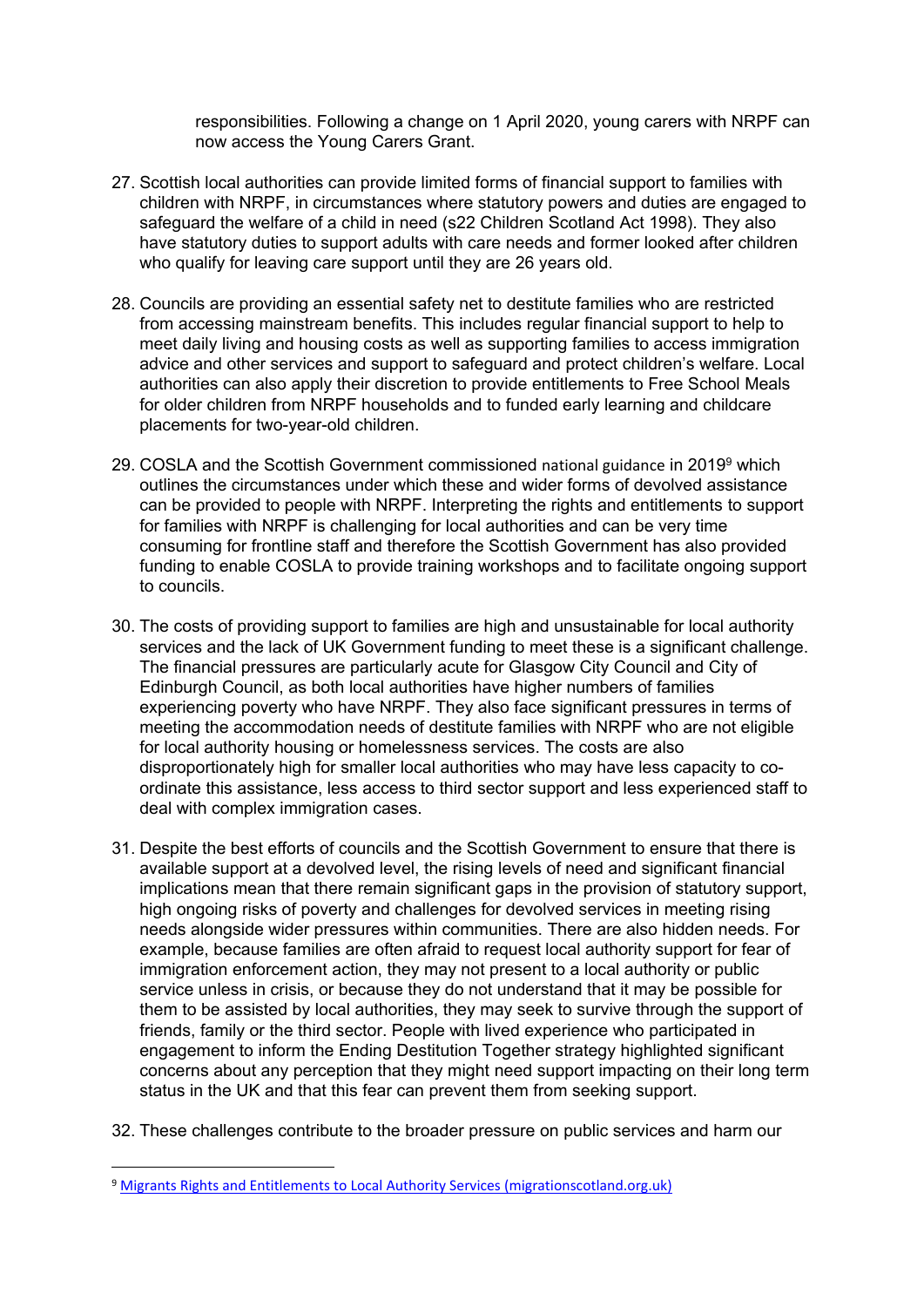efforts to eradicate child poverty. The issues are replicated across the UK. The NRPF Network data for the financial year 2020-21<sup>10</sup>, suggested that supporting all groups with NRPF cost 68 local authorities across the UK £57 million at the end of March 2021.The data also demonstrate that the majority of families (79%) and adults (51%) will exit support due to a grant of leave to remain or change in immigration status granting recourse to public funds, with only a very small proportion of families and adults returning to their country of origin. This evidence raises significant questions about the proportionality and fairness of the NRPF of rules.

33. We are working, through the Ending Destitution Strategy, to strengthen as far as possible the devolved support in Scotland, but this will remain challenging. NRPF rules are a reserved matter and the UK Government continues to control decisions regarding entitlements to social security and housing for people with NRPF, which are two of the most crucial levers for tackling child poverty.

# **4. How have families with NRPF benefited from the new support that the Government introduced in response to the pandemic, such as the Coronavirus Job Retention Scheme and the COVID Local Support Grant?**

- 34. Most of the support provided to help people protect themselves and comply with public health restrictions was delivered through existing welfare distribution mechanisms, including Universal Credit and the Scottish Welfare Fund, which are inaccessible for people subject to NRPF. However, because of the public health emergency, it has been possible for the Scottish Government and local authorities to directly fund the provision of support and services to reduce public health risks. The Scottish Welfare Fund provided an existing route to support quick distribution of grants to people in need, but its inclusion on the restricted public funds list prevented it being used to support everyone in Scotland. Instead, alternative means of supporting people subject to NRPF had to be identified.
- 35. The Scottish Government and local authorities responded quickly to provide accommodation and support to everyone who needed it during the Covid-19 pandemic. On 18 March 2020, a £350 million Communities funding package was announced. This has been used to provide resources to local authorities, third sector organisations and community groups so that they can support those most affected by the pandemic and enable swift response according to local need. Some of this funding bolstered the Scottish Welfare Fund, which is restricted under the UK Government's NRPF policy. However, the new funding routes supported by this resource were not restricted and enabled Scottish Government partners and funding recipients to support people based on their needs and not their status. This included over £500,000 Immediate Priorities funding to organisations supporting people subject to NRPF to meet their essential needs.<sup>11</sup>
- 36. The Scottish Government was able to fund services, provided they did not relate to the reserved matter of immigration, including making over £1.5 million available to enable third sector organisations to acquire emergency hotel accommodation for people experiencing, or at risk of experiencing, homelessness. This provision was on the basis of public health requirements, both for the individual who would be at risk of contracting Covid-19 and the general need to reduce the spread of the virus in the community.

<sup>10</sup> [NRPF](https://www.nrpfnetwork.org.uk/nrpf-connect/nrpf-connect-data) [Connect](https://www.nrpfnetwork.org.uk/nrpf-connect/nrpf-connect-data) [Data](https://www.nrpfnetwork.org.uk/nrpf-connect/nrpf-connect-data) [Report](https://www.nrpfnetwork.org.uk/nrpf-connect/nrpf-connect-data) [2020-21](https://www.nrpfnetwork.org.uk/nrpf-connect/nrpf-connect-data) [\(NRPF](https://www.nrpfnetwork.org.uk/nrpf-connect/nrpf-connect-data) [Network\)](https://www.nrpfnetwork.org.uk/nrpf-connect/nrpf-connect-data)

<sup>11</sup> [Funding](https://www.gov.scot/news/funding-to-prevent-destitution-during-covid-19/) [to](https://www.gov.scot/news/funding-to-prevent-destitution-during-covid-19/) [prevent](https://www.gov.scot/news/funding-to-prevent-destitution-during-covid-19/) [destitution](https://www.gov.scot/news/funding-to-prevent-destitution-during-covid-19/) [during](https://www.gov.scot/news/funding-to-prevent-destitution-during-covid-19/) [Covid-19](https://www.gov.scot/news/funding-to-prevent-destitution-during-covid-19/) [-](https://www.gov.scot/news/funding-to-prevent-destitution-during-covid-19/) [gov.scot](https://www.gov.scot/news/funding-to-prevent-destitution-during-covid-19/) [\(www.gov.scot\)](https://www.gov.scot/news/funding-to-prevent-destitution-during-covid-19/)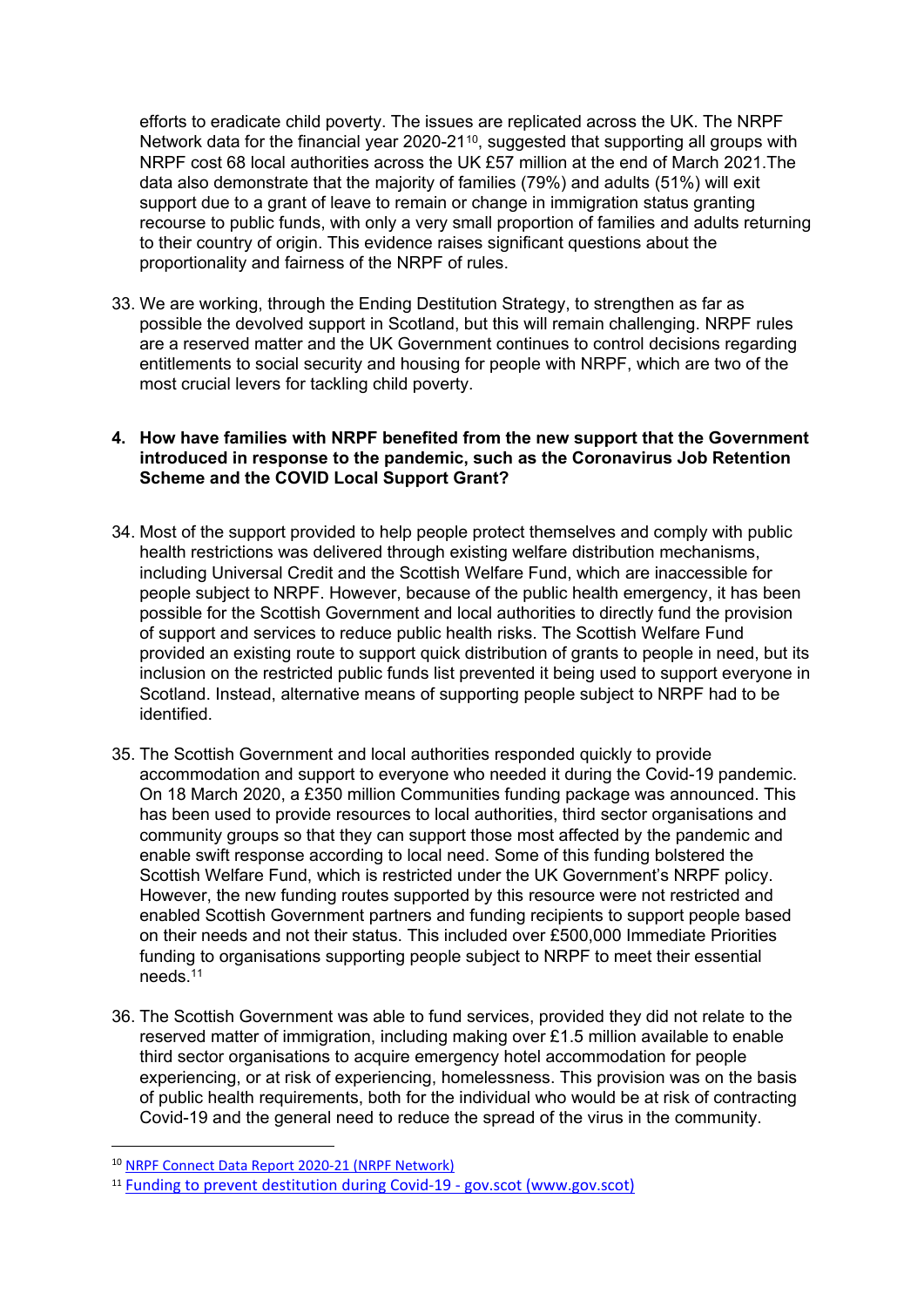Where possible, Covid-19 support was extended on the same basis to people subject to NRPF, including through the Social Isolation Support Grants for those asked to selfisolate by Test and Protect, and Winter Hardship Payments to families in receipt of free school meals.

- 37. The Scottish Parliament's Local Government and Communities Committee undertook work to scrutinise the actions of the Scottish Government in its response to the Covid-19 public health emergency, including support for local authorities and the third sector, during the last Parliament. Papers and evidence are published on the Scottish Parliament website, including a letter from then Cabinet Secretary for Communities and Local Government of 23 September 2020 setting out in detail how the £350 million Communities funding package was being utilised.<sup>12</sup> It also includes evidence gathered from local authorities in August 2020, detailing the support that was provided during the pandemic and the impacts on people with NRPF.<sup>13</sup>
- 38. In June 2020, the Social Renewal Advisory Board was created to build on shifts in policy and practice which had taken place as part of Scotland's response to Covid-19 and consider how reducing poverty and disadvantage, embedding human rights based approaches and advancing equality could progress as Scotland emerges from the pandemic. The Board's independent report, *If Not Now, When?* was published in January 2021.<sup>14</sup>
- 39. At the start of the public health crisis, COSLA produced a Covid-19 specific framework<sup>15</sup> which outlined measures local authorities could lawfully take to assist people in need during the pandemic, under existing statutory duties and through emergency Coronavirus legislation and Public Health legislation at a devolved level. This framework built on the guidance already available for local authorities and outlined additional measures that may need to be taken to assist during the pandemic, including consideration of increased payment levels to meet the increased costs of living and education related costs for families with school age children. The guidance also outlined the need to include children with NRPF within policies to provide free school meals during this period.
- 40. The framework additionally outlined the range of UK Government support that can be accessible to people with NRPF to ensure local authorities could play a role in raising awareness of individuals rights and entitlements. COSLA's survey of local authorities highlighted that this framework was successful in strengthening the assistance that local authorities put in place, although we do not have information that enables us to evaluate the success of UK Government measures such as the Coronavirus Job Retention Scheme.
- 41. In terms of the local support provided at a devolved level, the survey showed that during the pandemic councils in Scotland have attempted to find ways to open up emergency support to people with NRPF and provided a range of local welfare support to communities regardless of people's immigrations status or country of origin. Additional support was also provided as needed for families with children. City of Edinburgh Council, for example, assessed the extra stresses on families with NRPF through weekly phone contact with families; translating information about coronavirus and self-isolation

<sup>14</sup> [If](https://www.gov.scot/publications/not-now-social-renewal-advisory-board-report-january-2021/) [not](https://www.gov.scot/publications/not-now-social-renewal-advisory-board-report-january-2021/) [now,](https://www.gov.scot/publications/not-now-social-renewal-advisory-board-report-january-2021/) [when?](https://www.gov.scot/publications/not-now-social-renewal-advisory-board-report-january-2021/) [-](https://www.gov.scot/publications/not-now-social-renewal-advisory-board-report-january-2021/) [Social](https://www.gov.scot/publications/not-now-social-renewal-advisory-board-report-january-2021/) [Renewal](https://www.gov.scot/publications/not-now-social-renewal-advisory-board-report-january-2021/) [Advisory](https://www.gov.scot/publications/not-now-social-renewal-advisory-board-report-january-2021/) [Board](https://www.gov.scot/publications/not-now-social-renewal-advisory-board-report-january-2021/) [report:](https://www.gov.scot/publications/not-now-social-renewal-advisory-board-report-january-2021/) [January](https://www.gov.scot/publications/not-now-social-renewal-advisory-board-report-january-2021/) [2021](https://www.gov.scot/publications/not-now-social-renewal-advisory-board-report-january-2021/) [-](https://www.gov.scot/publications/not-now-social-renewal-advisory-board-report-january-2021/) [gov.scot](https://www.gov.scot/publications/not-now-social-renewal-advisory-board-report-january-2021/) [\(www.gov.scot\)](https://www.gov.scot/publications/not-now-social-renewal-advisory-board-report-january-2021/)

<sup>12</sup> [COVID-19](https://archive2021.parliament.scot/parliamentarybusiness/currentcommittees/115128.aspx) [-](https://archive2021.parliament.scot/parliamentarybusiness/currentcommittees/115128.aspx) [Parliamentary](https://archive2021.parliament.scot/parliamentarybusiness/currentcommittees/115128.aspx) [Business](https://archive2021.parliament.scot/parliamentarybusiness/currentcommittees/115128.aspx) [:](https://archive2021.parliament.scot/parliamentarybusiness/currentcommittees/115128.aspx) [Scottish](https://archive2021.parliament.scot/parliamentarybusiness/currentcommittees/115128.aspx) [Parliament](https://archive2021.parliament.scot/parliamentarybusiness/currentcommittees/115128.aspx) – Scottish Government

<sup>13</sup> [COVID-19](https://archive2021.parliament.scot/S5_Local_Gov/General%20Documents/COSLA.pdf) [–](https://archive2021.parliament.scot/S5_Local_Gov/General%20Documents/COSLA.pdf) [Parliamentary](https://archive2021.parliament.scot/S5_Local_Gov/General%20Documents/COSLA.pdf) [Business:](https://archive2021.parliament.scot/S5_Local_Gov/General%20Documents/COSLA.pdf) [Scottish](https://archive2021.parliament.scot/S5_Local_Gov/General%20Documents/COSLA.pdf) [Parliament](https://archive2021.parliament.scot/S5_Local_Gov/General%20Documents/COSLA.pdf) [-](https://archive2021.parliament.scot/S5_Local_Gov/General%20Documents/COSLA.pdf) [COSLA](https://archive2021.parliament.scot/S5_Local_Gov/General%20Documents/COSLA.pdf)

<sup>15</sup> [Covid-19](http://www.migrationscotland.org.uk/uploads/Guidance%20Covid%2019%20Supporting%20People%20with%20NRPF%20200420_0.pdf) [Framework:](http://www.migrationscotland.org.uk/uploads/Guidance%20Covid%2019%20Supporting%20People%20with%20NRPF%20200420_0.pdf) [Local](http://www.migrationscotland.org.uk/uploads/Guidance%20Covid%2019%20Supporting%20People%20with%20NRPF%20200420_0.pdf) [Authority](http://www.migrationscotland.org.uk/uploads/Guidance%20Covid%2019%20Supporting%20People%20with%20NRPF%20200420_0.pdf) [Support](http://www.migrationscotland.org.uk/uploads/Guidance%20Covid%2019%20Supporting%20People%20with%20NRPF%20200420_0.pdf) [for](http://www.migrationscotland.org.uk/uploads/Guidance%20Covid%2019%20Supporting%20People%20with%20NRPF%20200420_0.pdf) [People](http://www.migrationscotland.org.uk/uploads/Guidance%20Covid%2019%20Supporting%20People%20with%20NRPF%20200420_0.pdf) [with](http://www.migrationscotland.org.uk/uploads/Guidance%20Covid%2019%20Supporting%20People%20with%20NRPF%20200420_0.pdf) [NRPF](http://www.migrationscotland.org.uk/uploads/Guidance%20Covid%2019%20Supporting%20People%20with%20NRPF%20200420_0.pdf)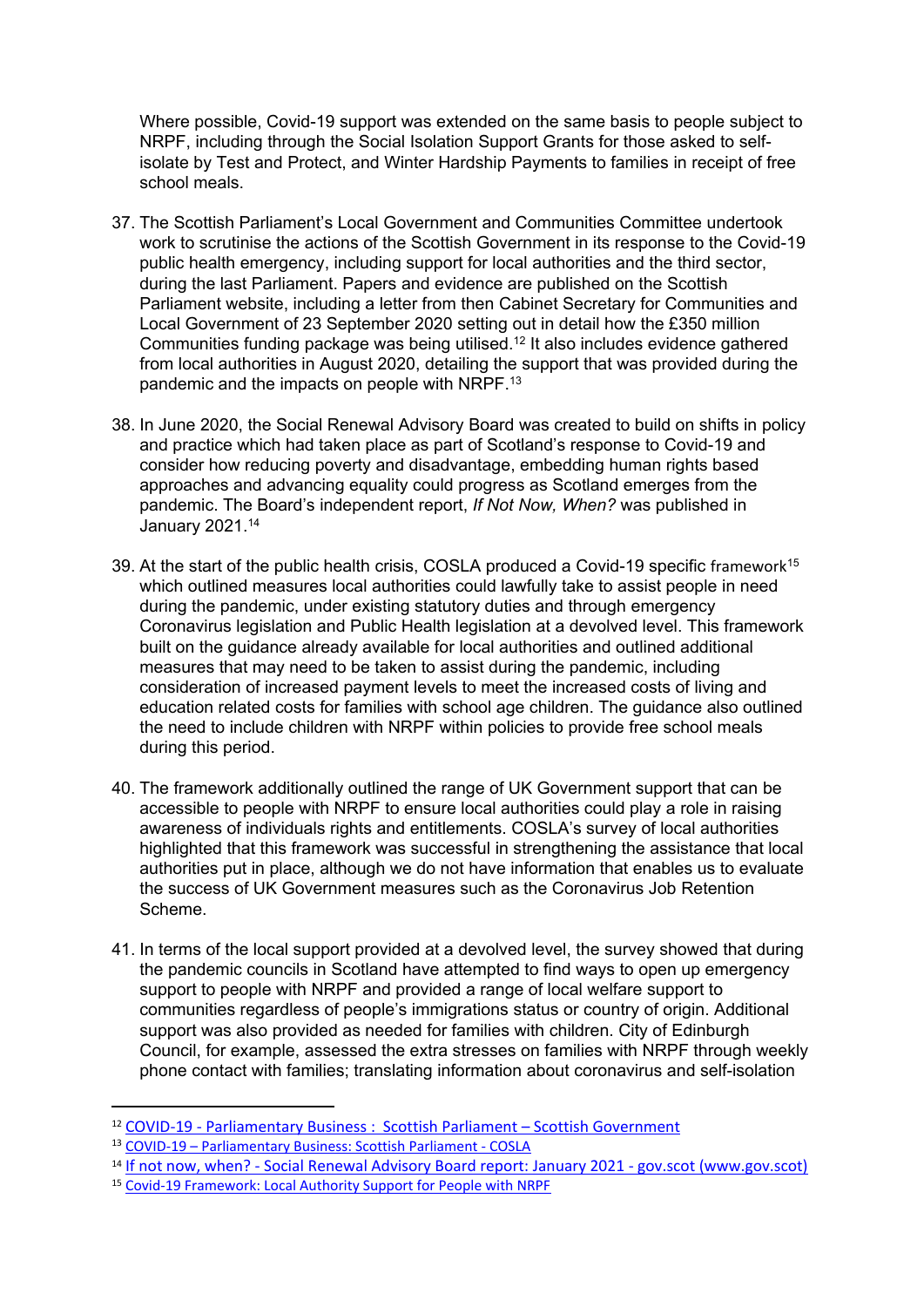support where possible; and sharing with families other information about how to keep safe. Social Work services put in place access to food parcels and weekly payments of financial support were increased in recognition that families are not receiving free school meals. Risks of face-to-face contact were reduced by weekly payments and emergency money being given via Paypoint, whereby families can receive a code to their phone and access money in shops and supermarkets that provide this service. In circumstances where a family did not have a phone, these were provided to families to receive financial support and also improve communication. Mobile apps were used to aid communication.

- 42. COSLA officers also established an NRPF Consortium which brought together multiagency partners to monitor the communities' needs during the pandemic. Through these meetings, we were able to identify emerging risks to migrants with insecure immigration status and better inform our responses. Consortium members raised a number of suggestions for how national and local government could build on our response to Covid-19.
- 43. To support people at risk of financial hardship when required to self-isolate, the Scottish Government established the Social Isolation Support Grant (SISG)<sup>16</sup> for people on a low income who need to self-isolate and would experience reduced earnings as a result. The SISG was administered by local authorities on behalf of the Scottish Government using existing statutory provisions in the Welfare Funds (Scotland) Regulations 2016 and therefore restricted under NRPF. COSLA and the Scottish Government worked together to ensure an equivalent discretionary grant was accessible for people subject to NRPF, administered using statutory provisions in the Public Health (Scotland) Act 2008. Councils and local partners have indicated that there has been some confusion and a lack of awareness that the support was available for those with NRPF, and that the grant requires additional resources locally to administer support and also to make sure there is awareness of what assistance is available. However, there was consensus that this was a positive outcome, enabling an important public health and poverty mitigation measure to reach everyone who requires it.
- 44. Scottish Government and COSLA both called on the Government to suspend NRPF during the pandemic, as did local authorities across the UK $17<sub>1</sub>$  to enable us to fully support those within the community facing destitution to access all of the support that is available, and to protect public health.

# **5. The Government has extended eligibility for free school meals to some categories of children with NRPF on a temporary basis. What has been the impact of this policy?**

- 45. In Scotland, free school meals are available on a universal basis to children during their first four years of Primary School, with universal provision being expanded to include Primary 5 from January 2022. Free school meals are available to older pupils where their families are in receipt of qualifying benefits, although local authorities also have the flexibility to make discretionary offers to families who do not meet the regular eligibility criteria, including for children from families subject to NRPF.
- 46. The pandemic exposed the need for food security measures to be provided to children in low-income households regardless of their parent's immigration status, alongside the importance of being clear on access and entitlements to services provided by local

<sup>16</sup> [Self-Isolation](https://www.mygov.scot/self-isolation-grant) [Support](https://www.mygov.scot/self-isolation-grant) [Grant](https://www.mygov.scot/self-isolation-grant) [\(£500\)](https://www.mygov.scot/self-isolation-grant) [-](https://www.mygov.scot/self-isolation-grant) [mygov.scot](https://www.mygov.scot/self-isolation-grant)

<sup>17</sup> [Local](file:///C:/Users/eloise/AppData/Local/Microsoft/Windows/INetCache/Content.Outlook/1PT5XF99/Local%20Government%20Association%20written%20evidence,%20May%202020) [Government](file:///C:/Users/eloise/AppData/Local/Microsoft/Windows/INetCache/Content.Outlook/1PT5XF99/Local%20Government%20Association%20written%20evidence,%20May%202020) [Association](file:///C:/Users/eloise/AppData/Local/Microsoft/Windows/INetCache/Content.Outlook/1PT5XF99/Local%20Government%20Association%20written%20evidence,%20May%202020) [written](file:///C:/Users/eloise/AppData/Local/Microsoft/Windows/INetCache/Content.Outlook/1PT5XF99/Local%20Government%20Association%20written%20evidence,%20May%202020) [evidence,](file:///C:/Users/eloise/AppData/Local/Microsoft/Windows/INetCache/Content.Outlook/1PT5XF99/Local%20Government%20Association%20written%20evidence,%20May%202020) [May](file:///C:/Users/eloise/AppData/Local/Microsoft/Windows/INetCache/Content.Outlook/1PT5XF99/Local%20Government%20Association%20written%20evidence,%20May%202020) [2020](file:///C:/Users/eloise/AppData/Local/Microsoft/Windows/INetCache/Content.Outlook/1PT5XF99/Local%20Government%20Association%20written%20evidence,%20May%202020)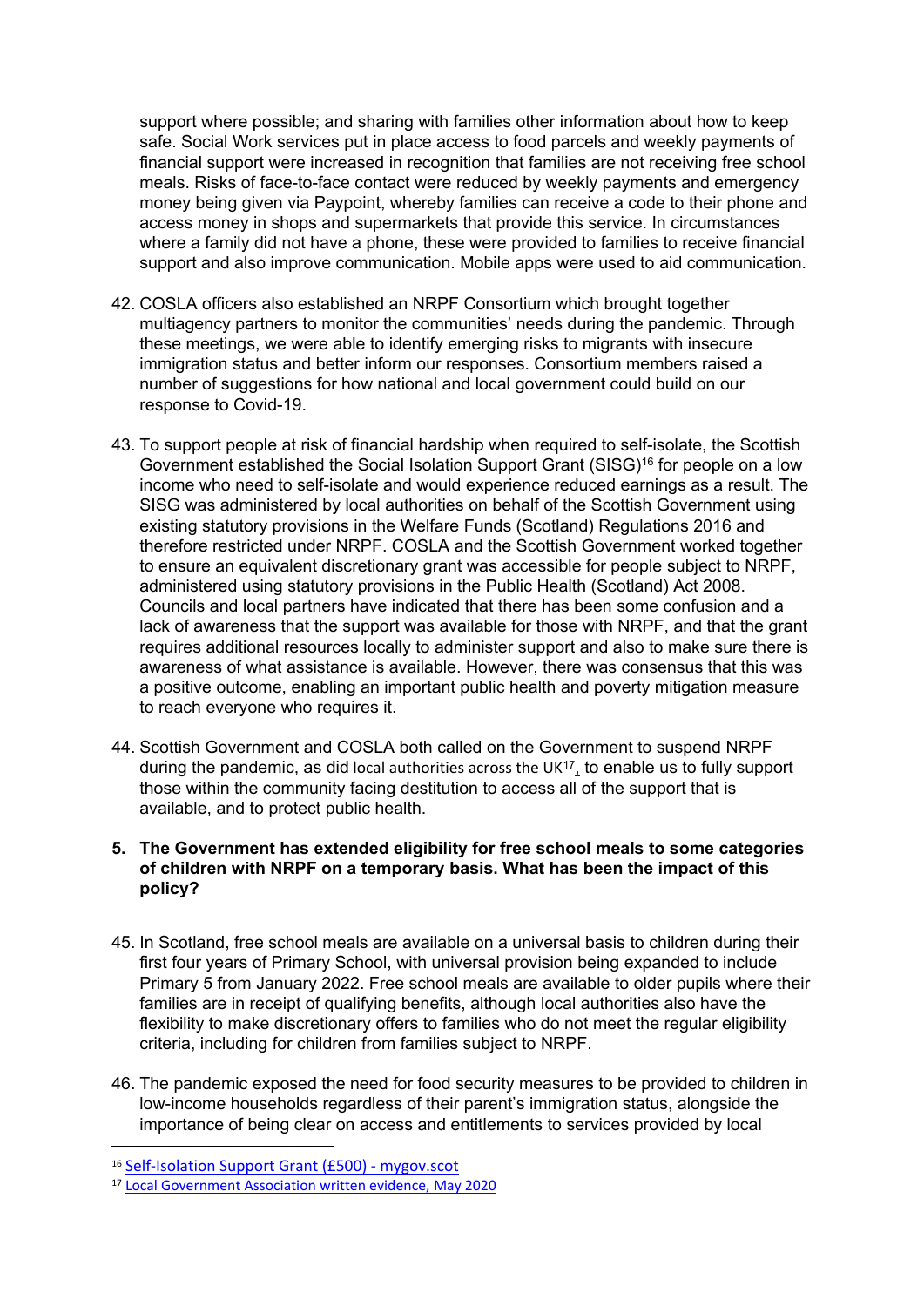partners. Our view is that low-income families with NRPF should be able to access the same range measures in place to tackle poverty that are available for other children and families in Scotland.

47. In November 2020, Scottish Ministers announced a Covid Winter Hardship Payment of £100 to be paid for children receiving free school meals on the basis of low income  $-$  this includes children and young people receiving support based on local discretion, such as those from households subject to NRPF. This has been further bolstered by the announcement of Scottish Child Payment Bridging Payments of £520 in both 2021 and 2022. Whilst this support is available for school age children, levels of household income for those with NRPF can often be so low that this would not be enough to mitigate deprivation of itself.

#### **6. What role do other bodies, such as local authorities and third sector organisations, play in supporting children with NRPF?**

- 48. In addition to support outlined in response to questions 3 and 4, relating to the crucial role of local authorities in providing support, there is also a vital role for other organisations and the third sector in supporting children with NRPF.
- 49. Charities can provide support to people with NRPF because their services are not restricted public funds and many provide vital services and safety nets to mitigate the impact of NRPF rules. We know that charities in Scotland have provided emergency food to families who remain at risk of hunger because of NRPF rules and targeted crisis grants to families who are typically ineligible for the welfare fund and may not be in receipt of statutory support from the local authority.
- 50. In November 2020, as part of the Scottish Government's Winter Plan for Social Protection, funding was provided to British Red Cross to top-up their existing Hardship Fund and meet pandemic pressure. As part of the Ending Destitution Together strategy, the Scottish Government is continuing to fund British Red Cross for a further year. The Hardship Fund project operates inclusively, distributing cash grants to support people in vulnerable positions facing destitution, including those who have NRPF and people facing difficulty accessing public funds, through the British Red Cross Scottish Crisis Fund. The Hardship Fund project also supports a community of practice, involving advocacy and support organisations, and will capture data to improve our understanding of where and why destitution is occurring to help inform our long term approach.
- 51. There is a significant network of support provided to families within the asylum system in Glasgow. Some third sector organisations and community projects focus on providing additional support to families with children experiencing poverty and surviving on low levels of asylum support.
- 52. Access to healthcare and confidence to engage with health services is important. There is a role for the NHS and community-based health practices for supporting people with NRPF to access primary health care, to understand their rights, support them to take up the Covid-19 vaccination programme, and to understand the changing public health restrictions. We are concerned that reluctance to access public services, including healthcare, because of fear of immigration enforcement action can prevent people receiving the support and care that they need. NHS Scotland does not pass patient details to the Home Office for the purpose of immigration enforcement. NHS Inform provides information on accessing healthcare in Scotland for people who have come to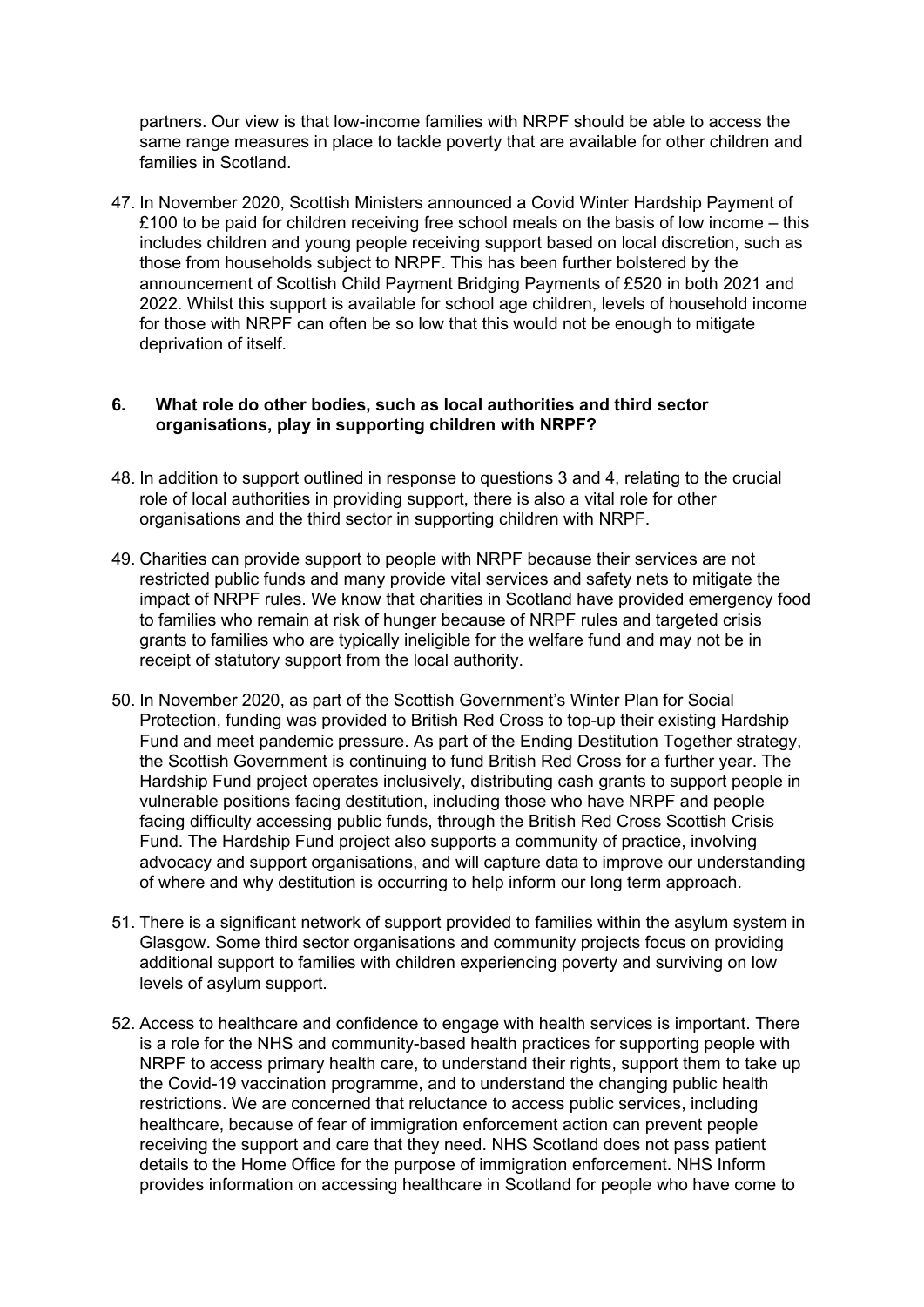the UK from overseas, including overseas visitors<sup>18</sup>, who are likely to be subject to NRPF as part of their visa conditions, and people seeking asylum<sup>19</sup>.

- 53. Local authorities and third sector organisations also provide specialist support for women and children experiencing domestic abuse, including support provided through refuges. Where a woman and her children are reliant on the perpetrator of abuse for their immigration status in the UK, NRPF restrictions can increase the risk that they remain in or return to abusive or exploitative relationships. Charities and councils have to find ways to meet the costs of providing accommodation and meeting essential living costs for women with NRPF, but the lack of clarity around their entitlements and absence of UK government funding means there are gaps in access to services. Refuge spaces often rely on housing benefit to cover the cost of provision and can therefore be inaccessible for people subject to NRPF.
- 54. There is a Domestic Violence Concession which enables people who are in the UK on a partner visa to claim public funds, while applying to settle in the UK, following the breakdown of their relationship due to domestic violence. However, the concession does not extend to people whose partner has limited leave and should be available to anyone who is in the UK as a dependant on someone else's visa or protection status, regardless of the timescales of that status. The concession should also be available for people who have status in their own right in the UK and experience domestic abuse.
- 55. COSLA and Scottish Government's updated Ending Homelessness Together Action Plan committed to develop and implement human rights-based accommodation pathways for women and children with NRPF who are experiencing domestic abuse. This work will build on the specific recommendation in the Improving Housing Outcomes for Women and Children Experiencing Domestic Abuse report and will be progressed by the Implementation and Monitoring Group set up to oversee the implementation of all the report's recommendations.
- 56. Another important area is the provision of immigration and legal casework, advocacy and advice. The complexity of the UK asylum and immigration systems can make it challenging to navigate. The solution for many people subject to NRPF is to get good quality legal advice and representation. During development of the Ending Destitution Together strategy, people with lived experience raised concerns about the capacity and availability of qualified legal professionals, people's awareness of how to access legal advice, and the benefits of trusted advocacy to support people to engage while also helping with essential needs like food insecurity and accommodation. The Scottish Government has taken steps to increase provision, for example funding OISC accredited case work support, including to assist EEA national families and Looked After Children to secure Settled Status and to support families with NRPF who are supported by local authorities.

#### 7. **What impact has the pandemic had on these organisations' capacity to support children with NRPF?**

57. Public services and third sector organisations have had to manage rising demand for and pressure on their services in addition to staff shortages as people require to selfisolate and the need to deliver support in a Covid-safe environments. The Accounts Commission's Local Government Overview report for 2021<sup>20</sup> provides evidence of the

<sup>&</sup>lt;sup>18</sup> [Healthcare](https://www.nhsinform.scot/care-support-and-rights/health-rights/access/healthcare-for-overseas-visitors#registering-for-healthcare) [for](https://www.nhsinform.scot/care-support-and-rights/health-rights/access/healthcare-for-overseas-visitors#registering-for-healthcare) [those](https://www.nhsinform.scot/care-support-and-rights/health-rights/access/healthcare-for-overseas-visitors#registering-for-healthcare) [coming](https://www.nhsinform.scot/care-support-and-rights/health-rights/access/healthcare-for-overseas-visitors#registering-for-healthcare) [from](https://www.nhsinform.scot/care-support-and-rights/health-rights/access/healthcare-for-overseas-visitors#registering-for-healthcare) [overseas](https://www.nhsinform.scot/care-support-and-rights/health-rights/access/healthcare-for-overseas-visitors#registering-for-healthcare) [-](https://www.nhsinform.scot/care-support-and-rights/health-rights/access/healthcare-for-overseas-visitors#registering-for-healthcare) [Health](https://www.nhsinform.scot/care-support-and-rights/health-rights/access/healthcare-for-overseas-visitors#registering-for-healthcare) [rights](https://www.nhsinform.scot/care-support-and-rights/health-rights/access/healthcare-for-overseas-visitors#registering-for-healthcare) [|](https://www.nhsinform.scot/care-support-and-rights/health-rights/access/healthcare-for-overseas-visitors#registering-for-healthcare) [NHS](https://www.nhsinform.scot/care-support-and-rights/health-rights/access/healthcare-for-overseas-visitors#registering-for-healthcare) [inform](https://www.nhsinform.scot/care-support-and-rights/health-rights/access/healthcare-for-overseas-visitors#registering-for-healthcare)

<sup>19</sup> [Healthcare](https://www.nhsinform.scot/care-support-and-rights/health-rights/access/healthcare-for-refugees-and-asylum-seekers) [for](https://www.nhsinform.scot/care-support-and-rights/health-rights/access/healthcare-for-refugees-and-asylum-seekers) [refugees](https://www.nhsinform.scot/care-support-and-rights/health-rights/access/healthcare-for-refugees-and-asylum-seekers) [and](https://www.nhsinform.scot/care-support-and-rights/health-rights/access/healthcare-for-refugees-and-asylum-seekers) [asylum](https://www.nhsinform.scot/care-support-and-rights/health-rights/access/healthcare-for-refugees-and-asylum-seekers) [seekers](https://www.nhsinform.scot/care-support-and-rights/health-rights/access/healthcare-for-refugees-and-asylum-seekers) [-](https://www.nhsinform.scot/care-support-and-rights/health-rights/access/healthcare-for-refugees-and-asylum-seekers) [Health](https://www.nhsinform.scot/care-support-and-rights/health-rights/access/healthcare-for-refugees-and-asylum-seekers) [rights](https://www.nhsinform.scot/care-support-and-rights/health-rights/access/healthcare-for-refugees-and-asylum-seekers) [|](https://www.nhsinform.scot/care-support-and-rights/health-rights/access/healthcare-for-refugees-and-asylum-seekers) [NHS](https://www.nhsinform.scot/care-support-and-rights/health-rights/access/healthcare-for-refugees-and-asylum-seekers) [inform](https://www.nhsinform.scot/care-support-and-rights/health-rights/access/healthcare-for-refugees-and-asylum-seekers)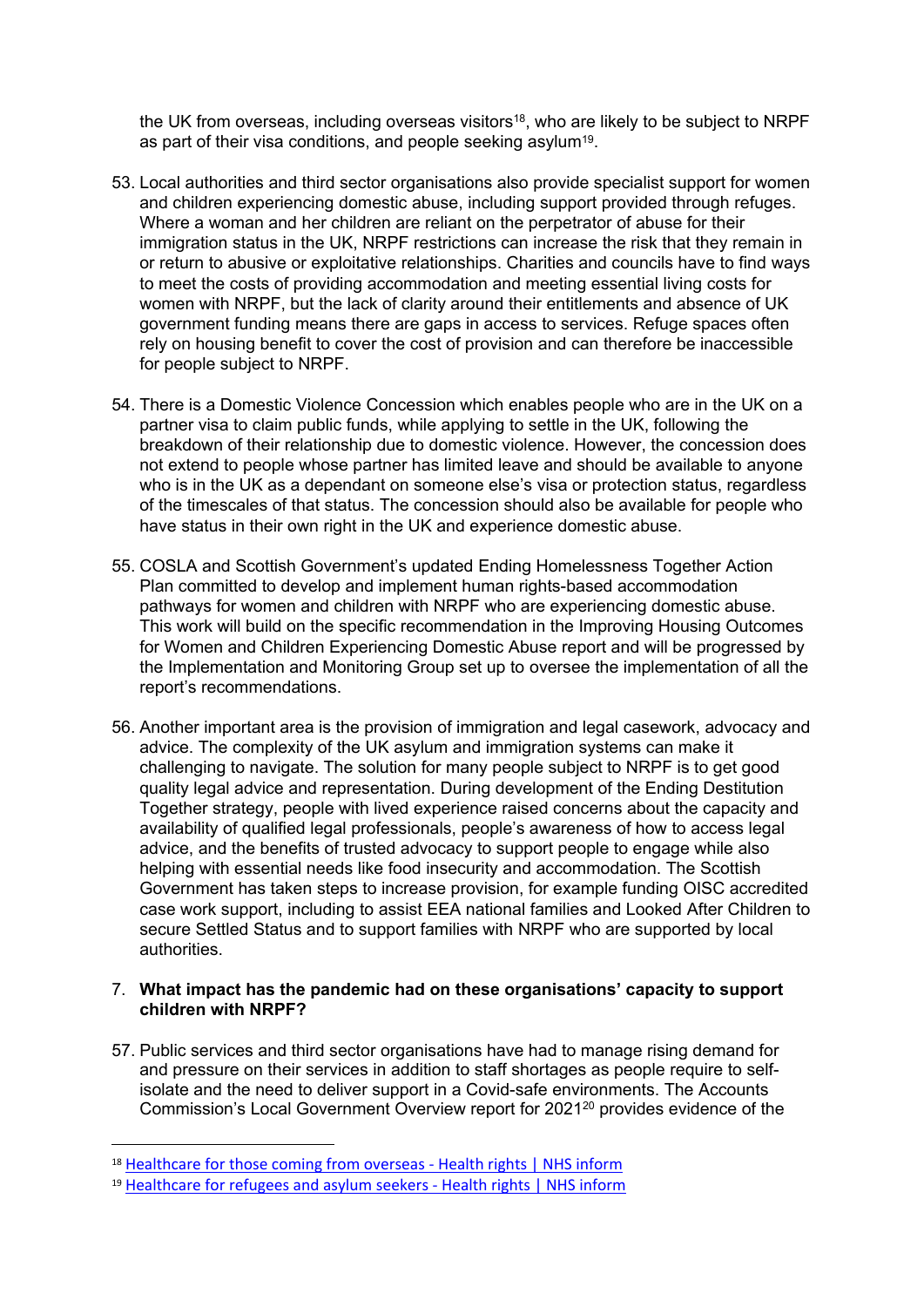disruptive impact on the public sector and communities. Whilst highlighting the positive ways in which local government and communities came together to support communities, assisted by Scottish Government funding, it concludes that councils continue to face significant financial challenges, and these have been exacerbated by the pandemic.

The report specifically found that services such as education, social care and culture and leisure were badly affected. These are services that families with NRPF often rely on most heavily as these are not restricted by NRPF rules. The report shows that other core services also continued on a reduced basis. COSLA has estimated that the total net financial impact of Covid-19 in 2020/21 was £767 million. This includes forecast financial pressures of £855 million, with loss of income accounting for around £400 million of this total. The financial pressures have been offset slightly by estimated cost reductions of £88 million from a range of areas such as lower property costs and reduced school meal costs.

- 58. COSLA also undertook a snapshot survey in August 2021 of support provided by Scottish local authorities to people with NRPF. This indicated that the pandemic made it practically difficult to provide support to families with NRPF, as many services came under rising pressure from demands from across the wider community, staff shortages and the need for services to change they way in which they delivered support. For example, operating a remote service created significant difficulties when working with families. Local authorities and charities quickly changed the way they operated; for example some local authorities provided mobile payments instead of cash to NRPF families and increased the amount that was provided to take account of the changing cost of living.
- 59. There was a general rising demand on social services as a result of the pandemic including issues related to domestic abuse, mental health, poverty and substance misuse, which were the most common reasons for children and families needing help from children's social care. This meant the financial pressure on local authority support increased. Loss of employment has also placed families with NRPF into poverty and destitution who would previously have had a reliable income. This has increasingly become an issue for EEA nationals who have not yet secured Settled Status and are now subject to NRPF rules, as well as families with children who have Pre-Settled Status and face restricted eligibility for benefits.
- 60. These pressures continue as we move into the recovery stage and the ability for local authorities to provide effective support for destitute families with NRPF needs to be placed in the context of current pressures on children's services in addition to pressures on temporary housing as a result of having to provide accommodation and support to adults with NRPF who are at risk of rough sleeping.

## **8. People with leave to remain on family or human rights grounds can apply to have the NRPF condition lifted in some circumstances. How effective has this measure been at preventing families from falling into serious hardship?**

61. It is very challenging for local authorities to identify people at risk of destitution with NRPF. Applying to have the NRPF condition lifted is typically drawn upon to help to resolve and alleviate hardship at the point of destitution; it is therefore not effective in our view as a measure to prevent hardship.

<sup>20</sup> [Local](https://www.audit-scotland.gov.uk/uploads/docs/report/2021/nr_210527_local_government_overview.pdf) [Government](https://www.audit-scotland.gov.uk/uploads/docs/report/2021/nr_210527_local_government_overview.pdf) [Overview](https://www.audit-scotland.gov.uk/uploads/docs/report/2021/nr_210527_local_government_overview.pdf) [2021](https://www.audit-scotland.gov.uk/uploads/docs/report/2021/nr_210527_local_government_overview.pdf) [\(Accounts](https://www.audit-scotland.gov.uk/uploads/docs/report/2021/nr_210527_local_government_overview.pdf) [Commission\)](https://www.audit-scotland.gov.uk/uploads/docs/report/2021/nr_210527_local_government_overview.pdf)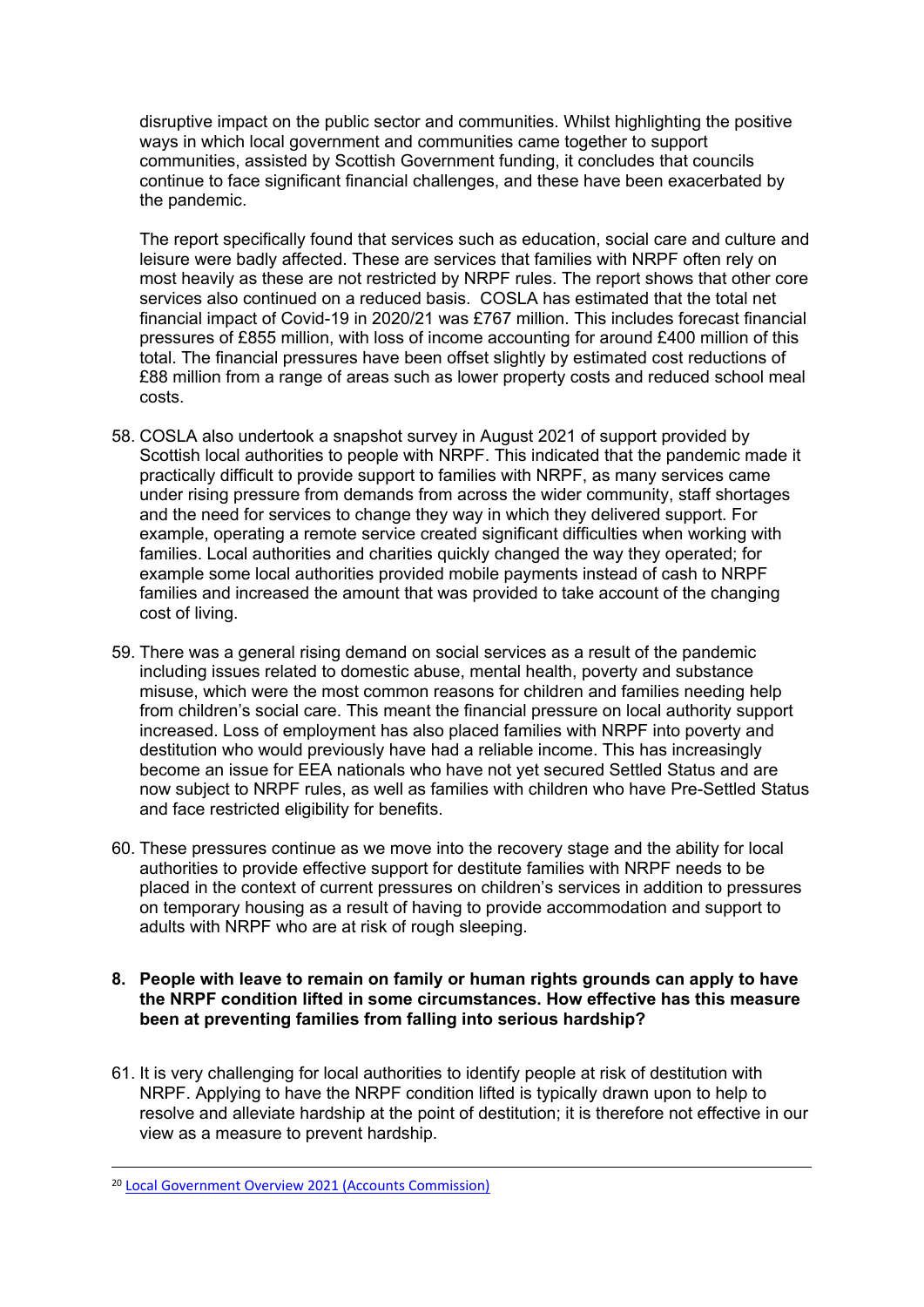- 62. The Committee will be aware of recent legal challenges which have seen some minor changes to the eligibility to apply to have the NRPF condition lifted, allowing for imminent risk of destitution rather than requiring people to be destitute before they can apply. However, eligibility remains restricted to leave on the British National (Overseas) visa or granted on the basis of family or private life, in which case it requires people to be on the 10 year route to settlement or otherwise accept that they will be considered to have moved to the 10 year route if their application to have NRPF lifted is successful while on the 5 year route.<sup>21</sup>
- 63. During engagement to inform Ending Destitution Together serious concerns were raised by legal professionals and support organisations that people need to reapply to have the NRPF condition lifted each time they need to renew their status and that if they no longer need support and wish to return to the five-year route, which is subject to NRPF, then none of the time previously accumulated will count toward a new five year period. People who intend to remain in the UK permanently, particularly those with British children, may therefore be eligible to apply to have the NRPF condition lifted but there are significant disincentives, presuming that people are aware that they can apply in the first place.
- 64. Local authorities in Scotland are concerned that families have to rely on social work assistance whilst they wait for their immigration status issues to be resolved and for the Home Office to process the applications – both those to lift NRPF conditions and other immigration status change applications e.g. settlement applications. In some cases, local authorities report that the process can be swift and straightforward but in others there are delays creating ongoing hardship for children and costs for councils. Local authorities are not provided with resources from the UK Government in order to undertake outreach work or to support the process of applying for changes of immigration status.
- 65. Additionally, the change of conditions process is not an option for all families who have leave to remain with NRPF, such as people with a UK Ancestry visa, leaving some families without the opportunity to gain access to benefits in this way if they lose their income or employment. When such families qualify for local authority support, their need for this could be open-ended.
- 66. This process also does not resolve issues relating to destitution for EEA national families who have Pre-Settled Status depending on their family circumstances. While EEA nationals with pre-settled status can apply for public funds, some will currently not meet the habitual residence test. Guidance and policy should be changed so that people who have pre-settled status should automatically meet the habitual residence test.
- 67. This leaves local authorities with a growing number of families with children experiencing poverty or destitution who require local authority support and are unable to easily resolve their destitution either through employment or through demonstrating eligibility for Settled Status.
- 68. Our view is that families with children should not be subject to NRPF restrictions. However, to make this current measure more effective, the UK Government should provide information to families with NRPF conditions advising them of their rights to apply to lift this condition and also provide resources for outreach, casework and advice support to resolve any immigration status issues as quickly as possible.

<sup>&</sup>lt;sup>21</sup> [Application](https://www.gov.uk/government/publications/application-for-change-of-conditions-of-leave-to-allow-access-to-public-funds-if-your-circumstances-change) [for](https://www.gov.uk/government/publications/application-for-change-of-conditions-of-leave-to-allow-access-to-public-funds-if-your-circumstances-change) [change](https://www.gov.uk/government/publications/application-for-change-of-conditions-of-leave-to-allow-access-to-public-funds-if-your-circumstances-change) [of](https://www.gov.uk/government/publications/application-for-change-of-conditions-of-leave-to-allow-access-to-public-funds-if-your-circumstances-change) [conditions](https://www.gov.uk/government/publications/application-for-change-of-conditions-of-leave-to-allow-access-to-public-funds-if-your-circumstances-change) of [leave](https://www.gov.uk/government/publications/application-for-change-of-conditions-of-leave-to-allow-access-to-public-funds-if-your-circumstances-change) [to](https://www.gov.uk/government/publications/application-for-change-of-conditions-of-leave-to-allow-access-to-public-funds-if-your-circumstances-change) [allow](https://www.gov.uk/government/publications/application-for-change-of-conditions-of-leave-to-allow-access-to-public-funds-if-your-circumstances-change) [access](https://www.gov.uk/government/publications/application-for-change-of-conditions-of-leave-to-allow-access-to-public-funds-if-your-circumstances-change) to [public](https://www.gov.uk/government/publications/application-for-change-of-conditions-of-leave-to-allow-access-to-public-funds-if-your-circumstances-change) [funds](https://www.gov.uk/government/publications/application-for-change-of-conditions-of-leave-to-allow-access-to-public-funds-if-your-circumstances-change) [if](https://www.gov.uk/government/publications/application-for-change-of-conditions-of-leave-to-allow-access-to-public-funds-if-your-circumstances-change) [your](https://www.gov.uk/government/publications/application-for-change-of-conditions-of-leave-to-allow-access-to-public-funds-if-your-circumstances-change) [circumstances](https://www.gov.uk/government/publications/application-for-change-of-conditions-of-leave-to-allow-access-to-public-funds-if-your-circumstances-change) [change](https://www.gov.uk/government/publications/application-for-change-of-conditions-of-leave-to-allow-access-to-public-funds-if-your-circumstances-change) [-](https://www.gov.uk/government/publications/application-for-change-of-conditions-of-leave-to-allow-access-to-public-funds-if-your-circumstances-change) [GOV.UK](https://www.gov.uk/government/publications/application-for-change-of-conditions-of-leave-to-allow-access-to-public-funds-if-your-circumstances-change) [\(www.gov.uk\)](https://www.gov.uk/government/publications/application-for-change-of-conditions-of-leave-to-allow-access-to-public-funds-if-your-circumstances-change)